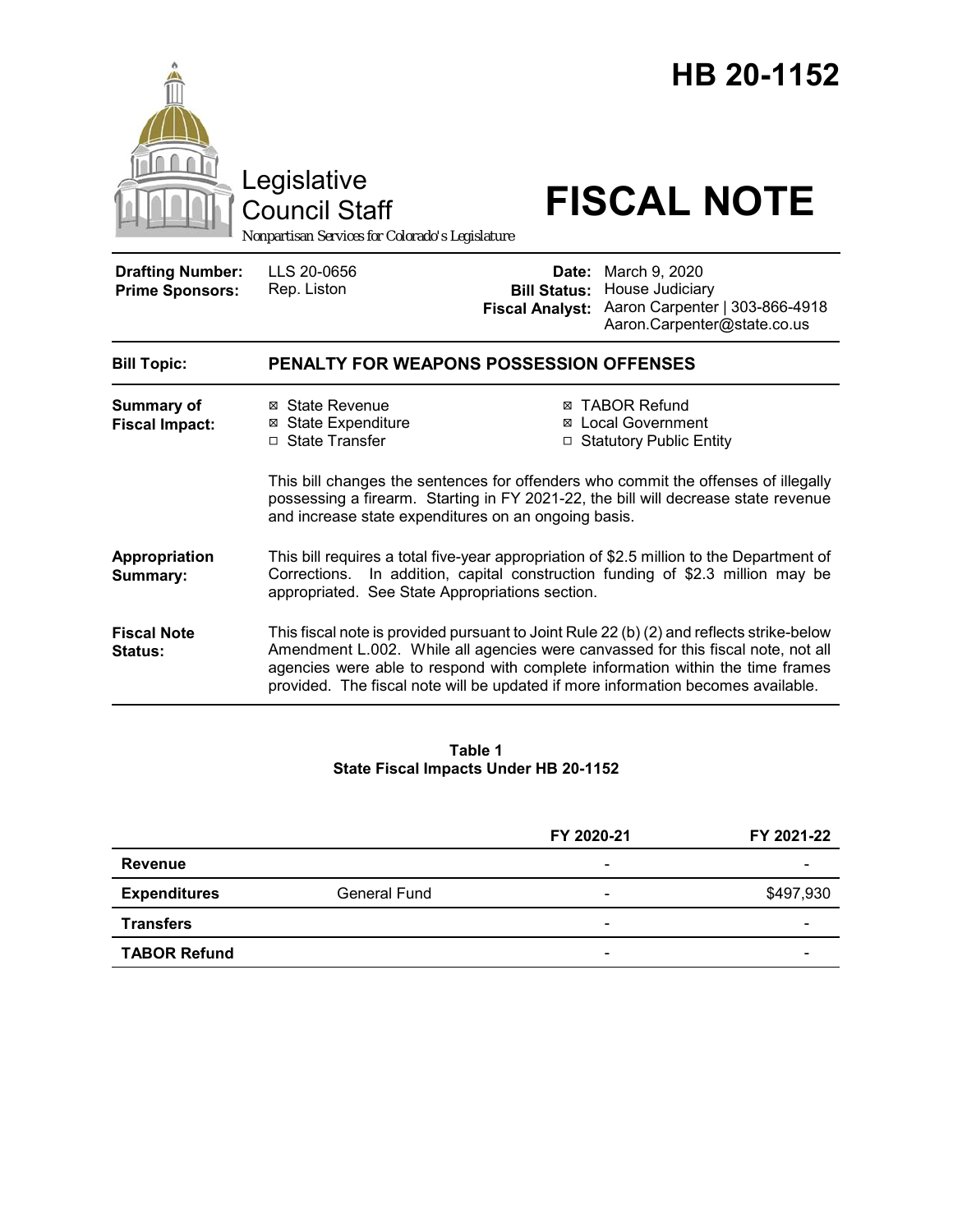March 9, 2020

## **Summary of Legislation**

This bill requires an adult offender convicted of a second or subsequent offense for illegal possession of a weapon by a previous offender, which can range from a class 6 felony to a class 4 felony, to be sentenced to the Department of Corrections (DOC). Individuals convicted of the class 4 felony must serve their sentence consecutively with any other sentences being served.

## **Data and Assumptions**

Using Judicial Department data, in the last three years there was an average of 442 individuals per year sentenced to probation under the illegal possession of a firearm by a previous offender offense. It is assumed that 390 of these cases were class 6 felonies. To calculate the impact on the DOC , the fiscal note assumes that around 5 percent of these class 6 felonies, or 20 cases are second or subsequent offences and will be sentenced to the DOC instead of probation under the bill. The average length of stay for a class 6 felony is 7.8 months in the DOC with 9.6 months on parole.

The fiscal note assumes that any individual convicted of a second or subsequent class 4 or 5 felony offense for illegal possession of a weapon by a previous offender is already sentenced to the DOC.

### **State Revenue**

Starting in FY 2021-22, state cash fund revenue to the Offender Services Cash Fund in the Judicial Department will decrease by a minimal amount. Currently, offenders on probation pay a \$50 per month probation supervision fee. Based on the number of assumed offenders being sentenced to the DOC instead of probation, the decrease in revenue is expected to be minimal.

### **State Expenditures**

The bill will increase state General Fund expenditures by a total of at least \$2.5 million in the DOC over a five-year period, and may increase future capital construction costs in the DOC. The bill also decreases state General Fund expenditures in the Judicial Department by a minimal amount. These impacts are described below.

**Department of Corrections – operating and parole costs (five-year fiscal impact).**Based on the assumptions provided in the Background and Assumption section, this bill increases prison operating costs for the DOC by a total of \$2.5 million over the five-year period beginning in FY 2020-21. The fiscal note assumes no prison operating impacts will occur in the first year due to the amount of time required for criminal filing, trial, disposition and sentencing of each case and costs are prorated for the September 1, 2020, effective date. Once an offender is released from prison, he or she is assigned to parole. Costs in FY 2021-22 are prorated to reflect that Table 2 shows the estimated cost of the bill over the next five fiscal years.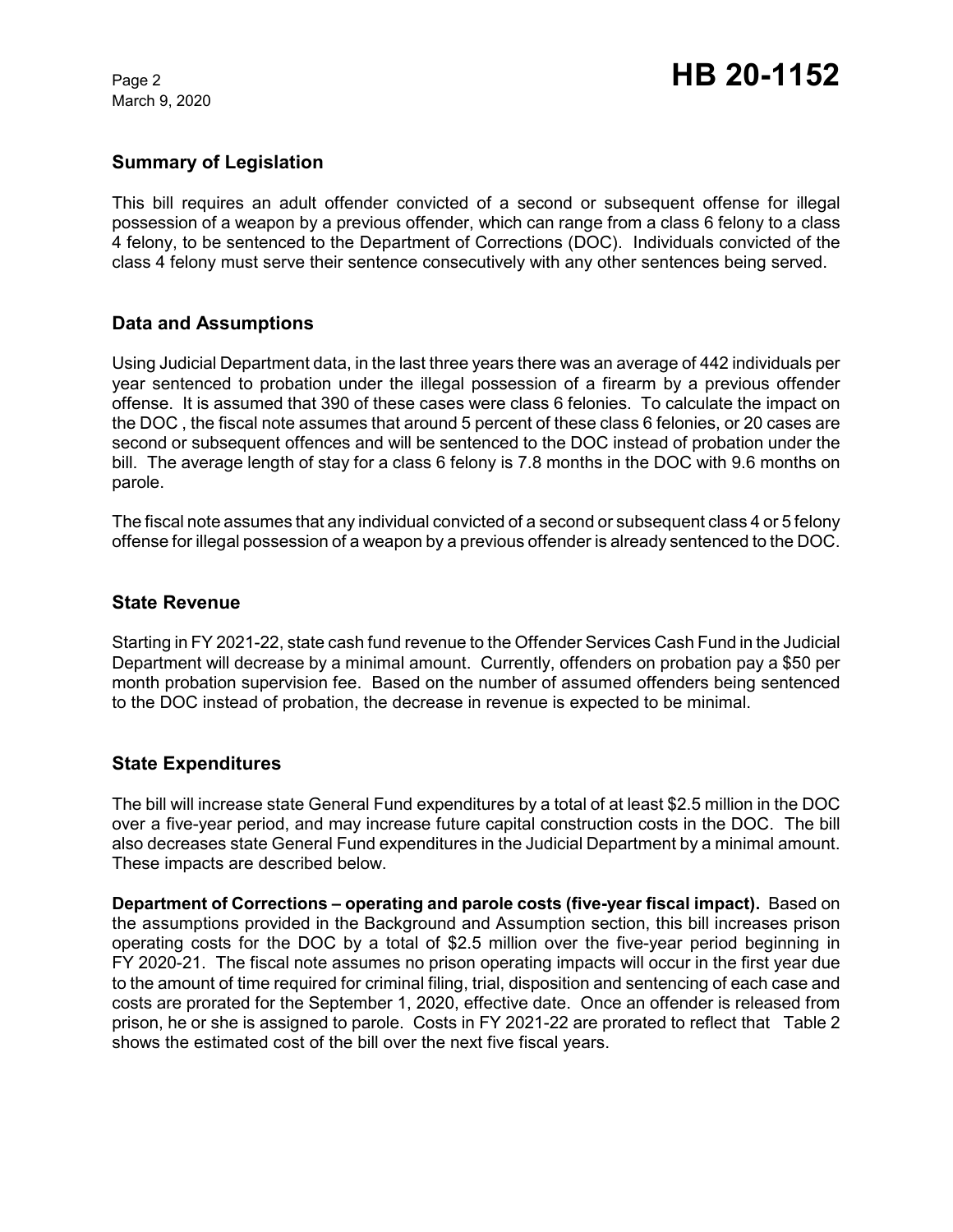# Page 3 **HB 20-1152**

| <b>Prison Costs</b>      | Avg. Daily Pop. | <b>Operating Cost</b> |
|--------------------------|-----------------|-----------------------|
| FY 2020-21               |                 |                       |
| FY 2021-22               | 11              | \$463,980             |
| FY 2022-23               | 13              | \$556,776             |
| FY 2023-24               | 13              | \$556,776             |
| FY 2024-25               | 13              | \$556,776             |
| <b>Prison (Subtotal)</b> |                 | \$2,134,308           |
| <b>Parole Costs</b>      | Avg. Daily Pop. | <b>Operating Cost</b> |
|                          |                 |                       |
| FY 2020-21               |                 |                       |
| FY 2021-22               | 6               | \$33,950              |
| FY 2022-23               | 16              | \$93,986              |
| FY 2023-24               | 16              | \$93,986              |
| FY 2024-25               | 16              | \$93,986              |
| Parole (Subtotal)        |                 | \$315,908             |

**Table 2 Prison and Parole Costs Under HB 20-1152**

**Department of Corrections – capital construction costs.** In addition to the five-year operating and parole impacts discussed above, Section 2-2-703, C.R.S. requires that the General Assembly consider increased capital construction costs for the DOC to house additional inmates. Based on the average per bed construction costs of previous prison facilities, capital construction costs of \$2.3 million would be required to increase prison bed space in line with the estimated increase in prison population under this bill. If the General Assembly determines that additional prison bed space is needed, this bill should include a transfer of General Fund to the Capital Construction Fund and a reappropriation of this funding to the Corrections Expansion Reserve Fund. Money in the Corrections Expansion Reserve Fund is available for future DOC construction projects, which would be identified and funded through the annual budget process based on the state's overall prison needs.

**Department of Corrections – consecutive sentencing.** In addition, starting in FY 2021-22, the amount of time an offender may stay in the DOC will increase to the extent offenders committed of a second or subsequent offense must serve their time consecutively. The fiscal note assumes that any increase in time will fall outside the five-year estimate in this fiscal note and that any changes in appropriations will be addressed through the annual budget process.

**Judicial Department.** State expenditures in the Probation Division of the Judicial Department will decrease by a minimal amount starting in FY 2021-22. Based on the assumed number of offenders being sentenced to the DOC instead of probation, the fiscal note assumes that the decrease in workload does not require a change in expenditures.